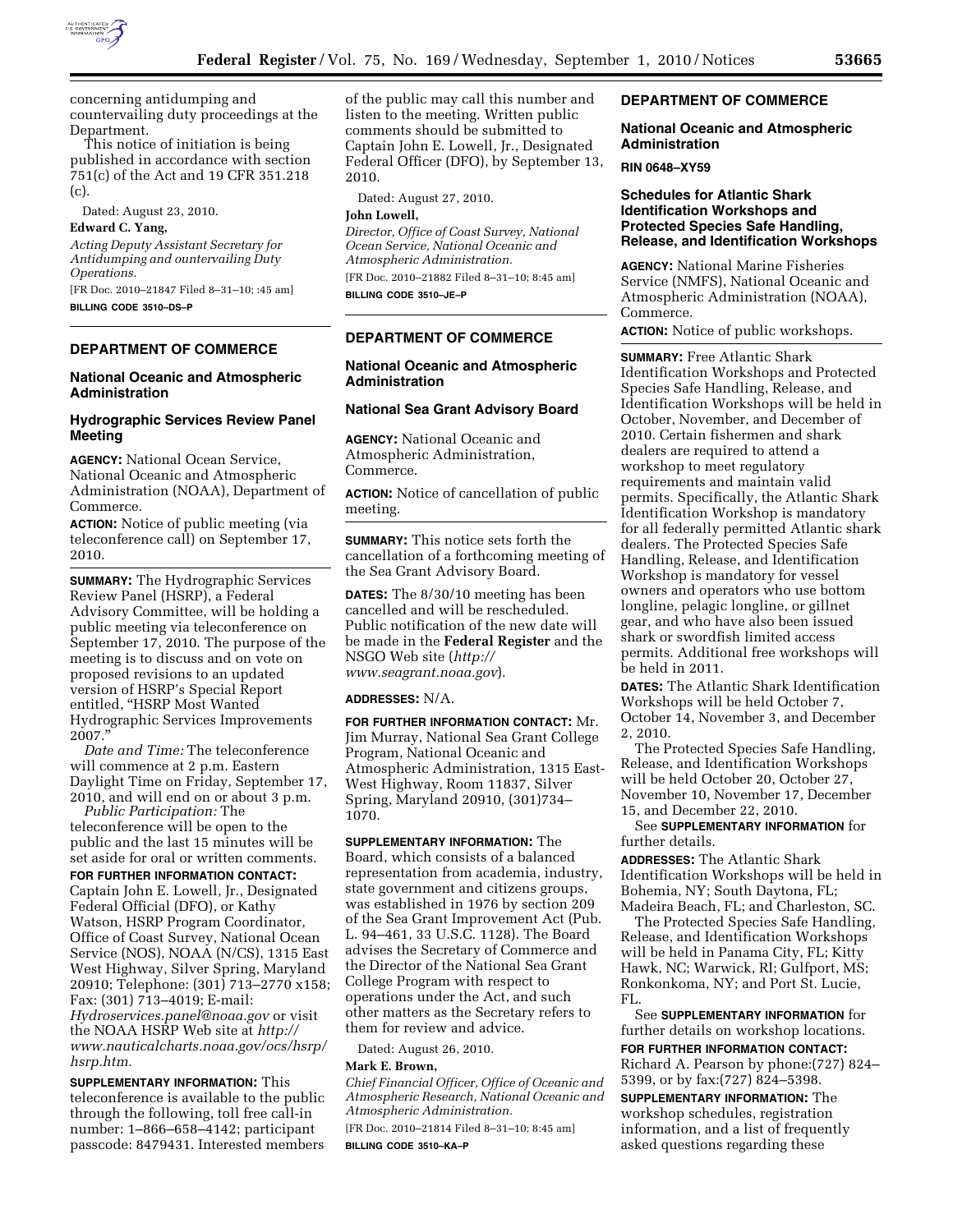workshops are posted on the Internet at: *[http://www.nmfs.noaa.gov/sfa/hms/](http://www.nmfs.noaa.gov/sfa/hms/workshops/)  [workshops/](http://www.nmfs.noaa.gov/sfa/hms/workshops/)*.

# **Atlantic Shark Identification Workshops**

Since January 1, 2008, Atlantic shark dealers have been prohibited from receiving, purchasing, trading, or bartering for Atlantic sharks unless a valid Atlantic Shark Identification Workshop certificate is on the premises of each business listed under the shark dealer permit which first receives Atlantic sharks (71 FR 58057; October 2, 2006). Dealers who attend and successfully complete a workshop are issued a certificate for each place of business that is permitted to receive sharks. These certificate(s) are valid for 3 years. Approximately 48 free Atlantic Shark Identification Workshops have been conducted since January 2007.

Currently permitted dealers may send a proxy to an Atlantic Shark Identification Workshop. However, if a dealer opts to send a proxy, the dealer must designate a proxy for each place of business covered by the dealer's permit which first receives Atlantic sharks. Only one certificate will be issued to each proxy. A proxy must be a person who is currently employed by a place of business covered by the dealer's permit; is a primary participant in the identification, weighing, and/or first receipt of fish as they are offloaded from a vessel; and who fills out dealer reports. Atlantic shark dealers are prohibited from renewing a Federal shark dealer permit unless a valid Atlantic Shark Identification Workshop certificate for each business location which first receives Atlantic sharks has been submitted with the permit renewal application. Additionally, trucks or other conveyances which are extensions of a dealer's place of business must possess a copy of a valid dealer or proxy Atlantic Shark Identification Workshop certificate.

#### *Workshop Dates, Times, and Locations*

1. October 7, 2010, 12 p.m. - 4 p.m., La Quinta Inn (at MacArthur Airport)- Room B, 10 Aero Road, Bohemia, NY 11716.

2. October 14, 2010, 12 p.m. - 4 p.m., Piggotte Community Center, 504 Big Tree Road, South Daytona, FL 32119.

3. November 3, 2010, 12 p.m. - 4 p.m., Madeira Beach Town Hall, 300 Municipal Drive, Madeira Beach, FL 33708.

4. December 2, 2010, 12 p.m. - 4 p.m., Center for Coastal Environmental Health and Biomolecular Research Auditorium, 219 Fort Johnson Road, Charleston, SC 29412.

## *Registration*

To register for a scheduled Atlantic Shark Identification Workshop, please contact Eric Sander at *[esander@peoplepc.com](mailto:esander@peoplepc.com)* or at (386) 852– 8588.

#### *Registration Materials*

To ensure that workshop certificates are linked to the correct permits, participants will need to bring specific items to the workshop:

• Atlantic shark dealer permit holders must bring proof that the attendee is an owner or agent of the business (such as articles of incorporation), a copy of the applicable permit, and proof of identification.

• Atlantic shark dealer proxies must bring documentation from the permitted dealer acknowledging that the proxy is attending the workshop on behalf of the permitted Atlantic shark dealer for a specific business location, a copy of the appropriate valid permit, and proof of identification.

#### *Workshop Objectives*

The Atlantic Shark Identification Workshops are designed to reduce the number of unknown and improperly identified sharks reported in the dealer reporting form and increase the accuracy of species-specific dealerreported information. Reducing the number of unknown and improperly identified sharks will improve quota monitoring and the data used in stock assessments. These workshops will train shark dealer permit holders or their proxies to properly identify Atlantic shark carcasses.

### **Protected Species Safe Handling, Release, and Identification Workshops**

Since January 1, 2007, shark limitedaccess and swordfish limited-access permit holders who fish with longline or gillnet gear have been required to submit a copy of their Protected Species Safe Handling, Release, and Identification Workshop certificate in order to renew either permit (71 FR 58057; October 2, 2006). These certificate(s) are valid for 3 years. As such, vessel owners who have not already attended a workshop and received a NMFS certificate, or vessel owners whose certificate(s) will expire prior to the next permit renewal, must attend a workshop to fish with, or renew, their swordfish and shark limited-access permits. Additionally, new shark and swordfish limited-access permit applicants who intend to fish with longline or gillnet gear must attend a Protected Species Safe Handling, Release, and Identification Workshop and submit a copy of their workshop

certificate before either of the permits will be issued. Approximately 94 free Protected Species Safe Handling, Release, and Identification Workshops have been conducted since 2006.

In addition to certifying vessel owners, at least one operator on board vessels issued a limited-access swordfish or shark permit that uses longline or gillnet gear is required to attend a Protected Species Safe Handling, Release, and Identification Workshop and receive a certificate. Vessels that have been issued a limitedaccess swordfish or shark permit and that use longline or gillnet gear may not fish unless both the vessel owner and operator have valid workshop certificates onboard at all times. The certificate(s) are valid for 3 years. As such, vessel operators who have not already attended a workshop and received a NMFS certificate, or vessel operators whose certificate(s) will expire prior to their next fishing trip, must attend a workshop to operate a vessel with swordfish and shark limited-access permits that uses with longline or gillnet gear.

#### *Workshop Dates, Times, and Locations*

1. October 20, 2010, 9 a.m. - 5 p.m., Holiday Inn Select, 2001 Martin Luther King Boulevard, Panama City, FL 32405.

2. October 27, 2010, 9 a.m. - 5 p.m., Hilton Garden Inn, 5353 N. Virginia Dare Trail, Kitty Hawk, NC 27949.

3. November 10, 2010, 9 a.m. - 5 p.m., Hilton Garden Inn, 1 Thurber Street, Warwick, RI 02886.

4. November 17, 2010, 9 a.m. - 5 p.m., Magnolia Plantation, 16391 Robinson Road, Gulfport, MS 39503.

5. December 15, 2010, 9 a.m. - 5 p.m., Holiday Inn, 3845 Veterans Memorial Highway, Ronkonkoma, NY 11779.

6. December 22, 2010, 9 a.m. - 5 p.m., Holiday Inn, 10120 S. Federal Highway (US 1), Port St. Lucie, FL 34952.

#### *Registration*

To register for a scheduled Protected Species Safe Handling, Release, and Identification Workshop, please contact Angler Conservation Education at (386) 682–0158.

#### *Registration Materials*

To ensure that workshop certificates are linked to the correct permits, participants will need to bring specific items with them to the workshop:

• Individual vessel owners must bring a copy of the appropriate swordfish and/or shark permit(s), a copy of the vessel registration or documentation, and proof of identification.